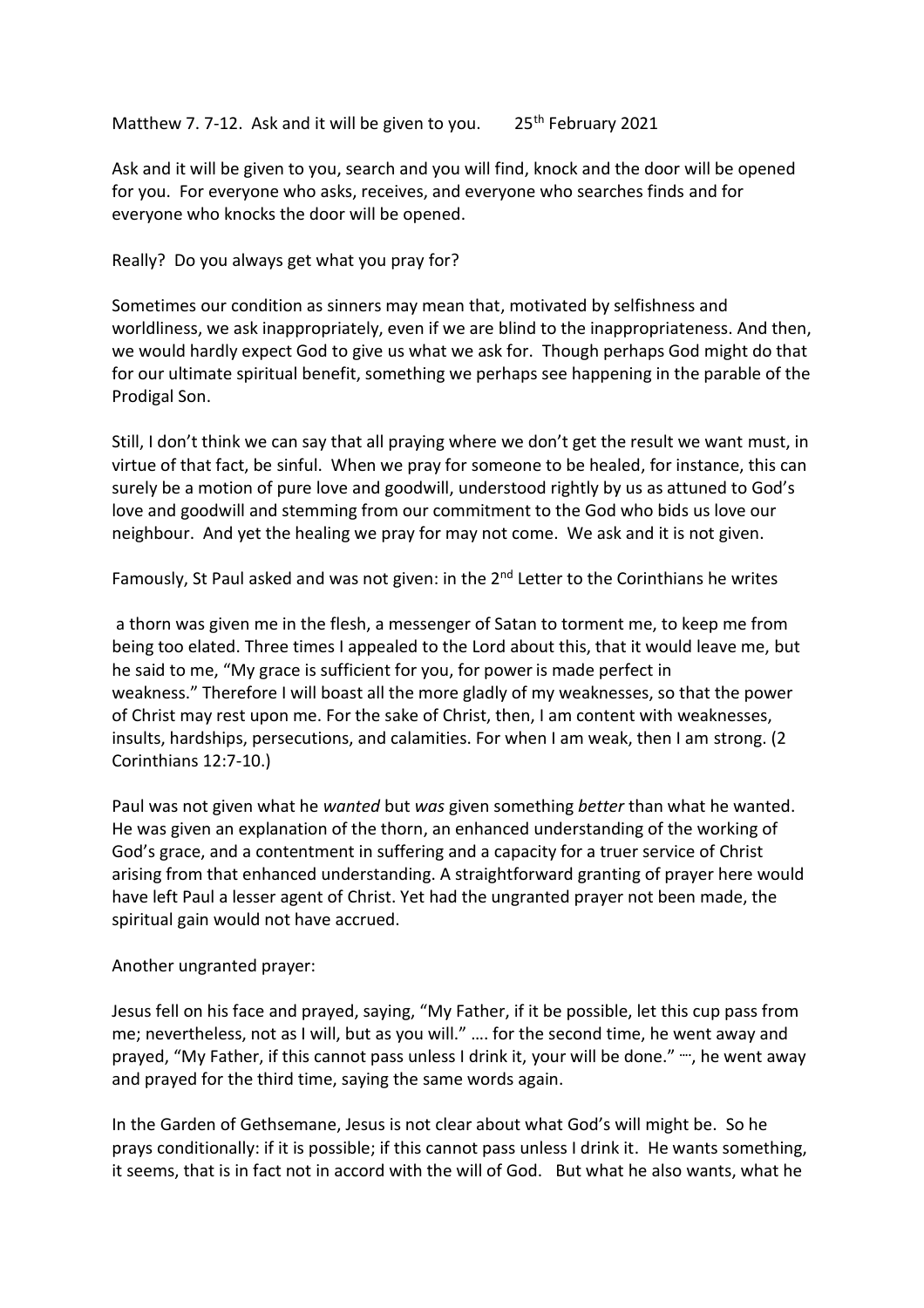wants above all, is that the will of his Father should be done. Perhaps it's not quite accurate to say he prays for something he doesn't get. In any case, we may suppose that the utterance of the prayer which includes the possibility of something being given that isn't actually given strengthens Jesus' resolve to do his Father's will, to drink the cup if that is what must be done. Praying the prayer, as with Paul, delivers a benefit, if not the benefit Jesus conditionally asks for.

It may be that we can say that prayers of petition, at any rate when they are not contaminated by our sinfulness, are never ineffectual. We may not get what we want but we will be given something good. I think to understand things this way allows our response to the invitation Jesus offers us in today's Gospel to be other than that sceptical 'Really?' with which I started.

In fact, it may be partly a matter of translation that inclines us to take Jesus' words as an assurance that we will get what we ask for. It's the 'it' in 'Ask and it will be given you,' where we perhaps take the 'it' to refer to what has been asked for. I'm not sure we should – one way of rendering what in our version is translated 'knock and *the door* will be opened' is 'knock and *it* shall be opened'. 'It' here doesn't refer to a door; rather the English passive formation means, 'there will be an opening,' and likewise, with 'it will be give, 'there will be a giving': in the Greek there is neither 'it' nor 'door', just the passive forms of the verbs 'give' and 'open'. That allows us to think that in response to our asking, there will be a giving, that when we search, we will find something, that if we knock an opening will occur but that in none of these cases will what is given, found, opened up necessarily be the thing we asked for, that which we searched for, or even the door we knocked at. All we are assured of is that, in response to our asking, searching, knocking, God will give us the 'good things' of which Jesus speaks and which he leaves, tellingly, undefined.

So, it seems, we are not ultimately going to be disappointed when we pray out of good intent and in a humble awareness that what we are asking may not be what God wants. We are to ask, even in our uncertainty as to whether what we want is aligned with God's will. Paul speaks in Romans of the Spirit's assistance in our prayer when we do not know how we ought to pray. '…the Spirit helps us in our weakness; for we do not know how to pray as we ought, but that very Spirit intercedes with sighs too deep for words. And God, who searches the heart, knows what is the mind of the Spirit, because the Spirit intercedes for the saints according to the will of God.'

It seems that the Spirit will make up for our defects in prayer, and, certainly, however defectively, we are to pray; we are to ask, we are to seek, we are to knock. The threefold formulation indicates Jesus' urgent insistence on the point. We are to bring ourselves, and that includes our longings, our wills, to God because God wants our engagement, wants our trust, wants our love – and wants the best for us. But if we fail to make the approach to God in prayer, fail to ask, search, knock, (even if that failure arises from an honourable sense that it's God's will, not ours that should be done), it's not clear that God can bless us with the good things he is ready to give us, which might include, of course, the modification of our longings and the conversion of our wills.

However, when we do make the engagement of petitionary prayer, far from being